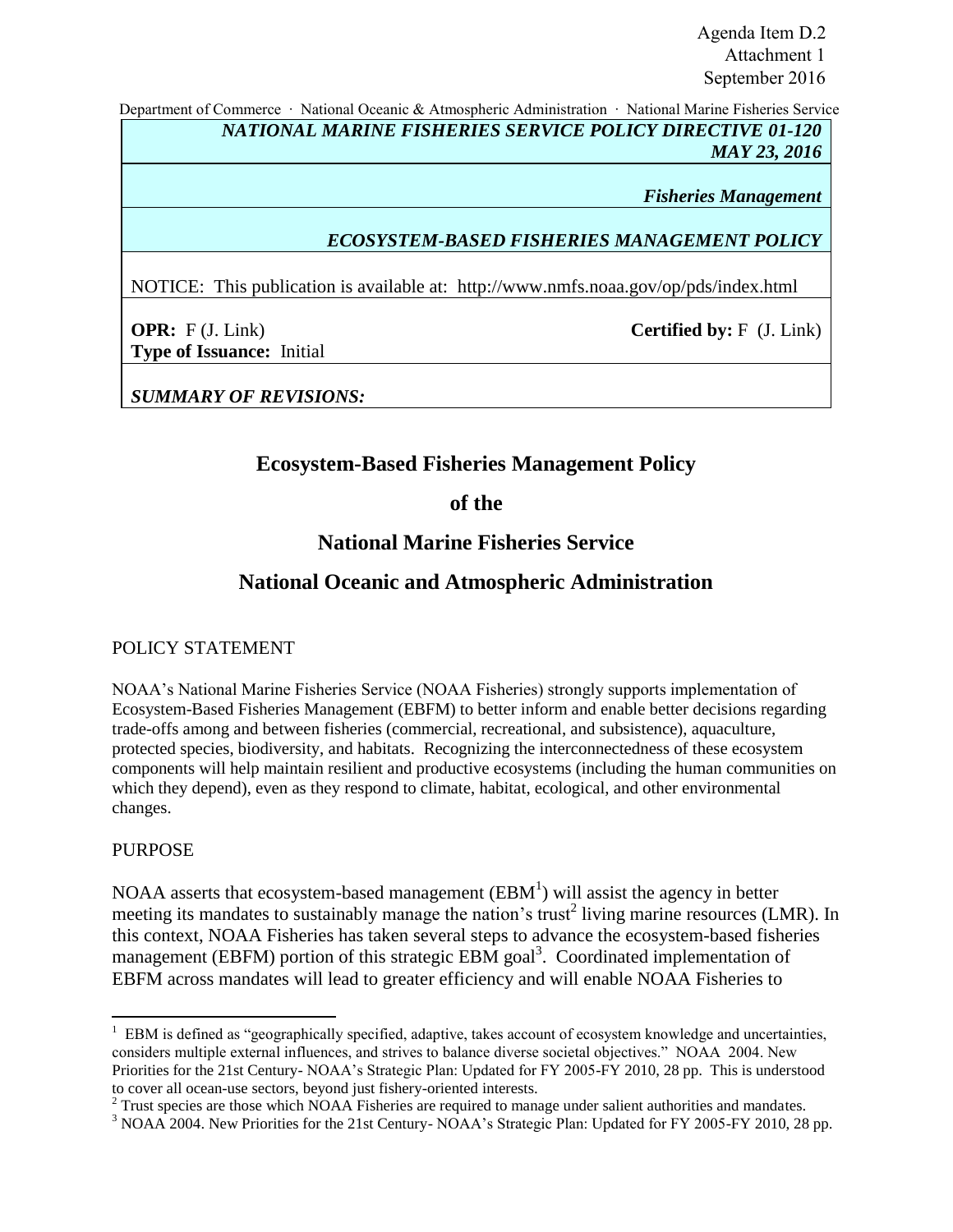explicitly consider trade-offs between fisheries, fishery species, and other ecosystem components (e.g., other species, habitats, and humans) and processes that affect, or are affected by, fisheries.

The purpose of this policy is to:

• Define EBFM;

 $\overline{\phantom{a}}$ 

- Describe the benefits of EBFM;
- Discuss how EBFM relates to existing LMR management legal authorities and requirements;
- Establish a framework of guiding principles to enhance and accelerate the implementation of EBFM within NOAA Fisheries, and in cooperation with NOAA Fisheries partners, when EBFM would further improve fisheries decision-making, provide social or economic benefits, and/or provide desired ecological outcomes; and
- Build on the agency's (and its partners') past progress and clarify the agency's commitment to integrating its management programs for living marine resources and their habitats under changing climate, ecological, and ocean conditions.

### DEFINITION OF ECOSYSTEM-BASED FISHERIES MANAGEMENT

NOAA Fisheries defines EBFM as *a systematic approach to fisheries management in a geographically specified area that contributes to the resilience<sup>4</sup> and sustainability of the ecosystem<sup>5</sup> ; recognizes the physical, biological, economic, and social interactions among the affected fishery-related components of the ecosystem, including humans; and seeks to optimize benefits among a diverse set of societal goals.* 

For the purposes of this policy, EBFM includes considerations of interactions among fisheries, protected species, aquaculture, habitats, and other ecosystem components*,* including the human communities that depend upon them and their associated ecosystem services. EBFM examines not only the broader suite of factors that impact fisheries, but also considers the potential impacts of fisheries and fished stocks on other parts of the ecosystem (e.g. on other fish species, marine mammals). "Societal goals" should consider and include any relevant economic, social, and ecological factors in the context of relating to fisheries and fishery resources. EBFM is cognizant of both human and ecological considerations.

## CONTEXT OF ECOSYSTEM-BASED FISHERIES MANAGEMENT

Within NOAA Fisheries, managers and scientists frequently describe EBFM as one level along a continuum of ecosystem approaches to management: 1) ecosystem approach to fisheries management (EAFM), 2) EBFM, and 3) ecosystem-based management (EBM). NOAA Fisheries

<sup>&</sup>lt;sup>4</sup> Here we define resilience as the capacity of  $a(n)$  (eco)system to persist or maintain function in the face of exogenous disturbances. That is, the capacity of an ecosystem to tolerate disturbance without collapsing into a different state that is controlled by a different set of processes. This is primarily encapsulated by two elements, resistance to and recovery from pressure.

<sup>&</sup>lt;sup>5</sup> In the NOAA Fisheries context, the term "ecosystem" means a geographically specified system of fishery resources, the persons that participate in that system, the environment, and the environmental processes that control that ecosystem's dynamics. (c.f. Murawski and Matlock, 2006, NMFS-F/SPO-74). To be clear, fishermen and fishing communities are understood to be included in the definition.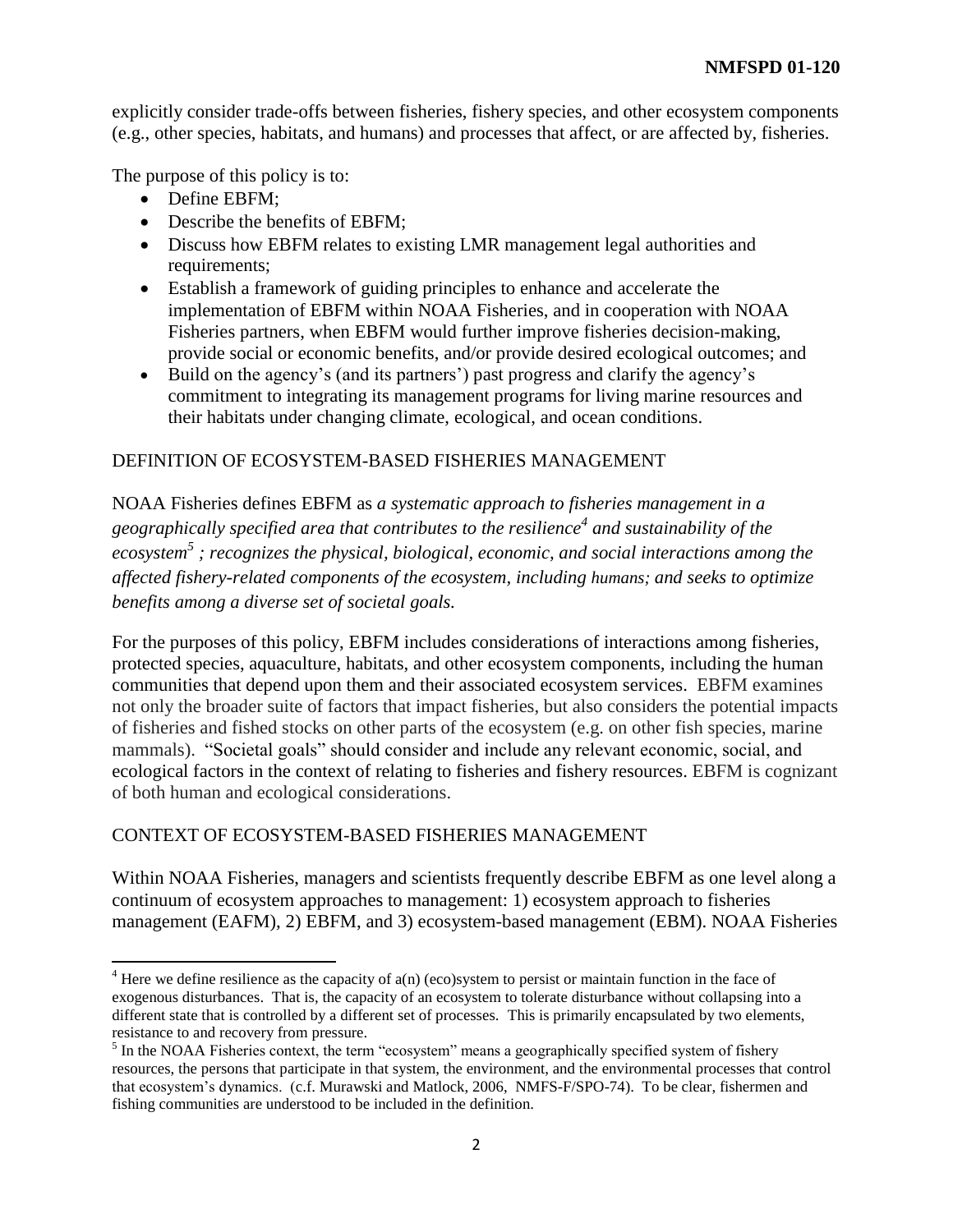and its partners (such as the Regional Fishery Management Councils, Interstate Fishery Commissions, Tribes, and others) are already making progress in implementing EAFM through Magnuson-Stevens Fishery Conservation and Management Act (MSA) Fishery Management Plans (FMP). We are also making progress towards implementing EBFM through MSA Fisheries Ecosystem Plans (FEP) and fishery related factors in Marine Mammal Protection Act (MMPA) Take Reduction Plans and Endangered Species Act (ESA) Recovery Plans. These efforts include incorporating ecosystem and environmental factors into single-species management actions or stock assessments, enhancing understanding of living marine resource and coastal community dynamics, protecting key ecosystem components, adapting or developing new management approaches, and better informing management decisions for a particular stock. Implementing EBFM supports NOAA's broader goals for EBM across multiple sectors and mandates to wisely manage multiple ecosystem goods and services and, with other agencies, to maintain productive and resilient ecosystems.

#### **BENEFITS**

Implementing EBFM can help NOAA Fisheries and its partners optimize benefits among a diverse set of societal goals. These benefits are realized across its multiple federal mandates by considering salient environmental and ecological factors that affect trust resources and by identifying trade-offs among its trust resources, including fisheries, protected species, and their habitats. Through EBFM, NOAA Fisheries and its partners can have a better understanding of the cumulative impact of a management action beyond just a single species. Additionally, EBFM can help communicate risks, uncertainties, and implications of management decisions across marine fisheries and a range of affected species. Better understanding, articulation, and consideration of the risks, benefits and effectiveness of management alternatives, as well as the interconnectedness and trade-offs between and among management objectives, will ensure more transparent decision processes, outcomes, and more efficient resource use by NOAA Fisheries and partners.

Management advice from EBFM will be more comprehensive and accurate, and will likely help reduce uncertainty by taking into consideration interacting elements in the ecosystem. EBFM can maintain ecosystem function and fishery sustainability, which support economic and social stability and fishing community well-being. EBFM applies the best available scientific information to improve decision-making via consideration of the holistic impact of management decisions. EBFM can also use forecasts of future ecosystem conditions and services, incorporating natural variability, anthropogenic forcing, and change in climate and ocean conditions to predict and evaluate outcomes from a range of alternative management strategies. Combined, stability and efficiency outcomes for business and regulatory planning result from adopting EBFM.

#### GUIDING PRINCIPLES

Implementation of EBFM is not a single large action but rather a series of ongoing and cumulative actions leading to comprehensive management of LMRs. The implementation of EBFM should reflect the following six guiding principles. These principles flow from the foundational basis of science, through strategic planning, prioritization, and trade-off analyses, and into management advice, all with the ultimate aim of maintaining productive and resilient ecosystems (Figure 1).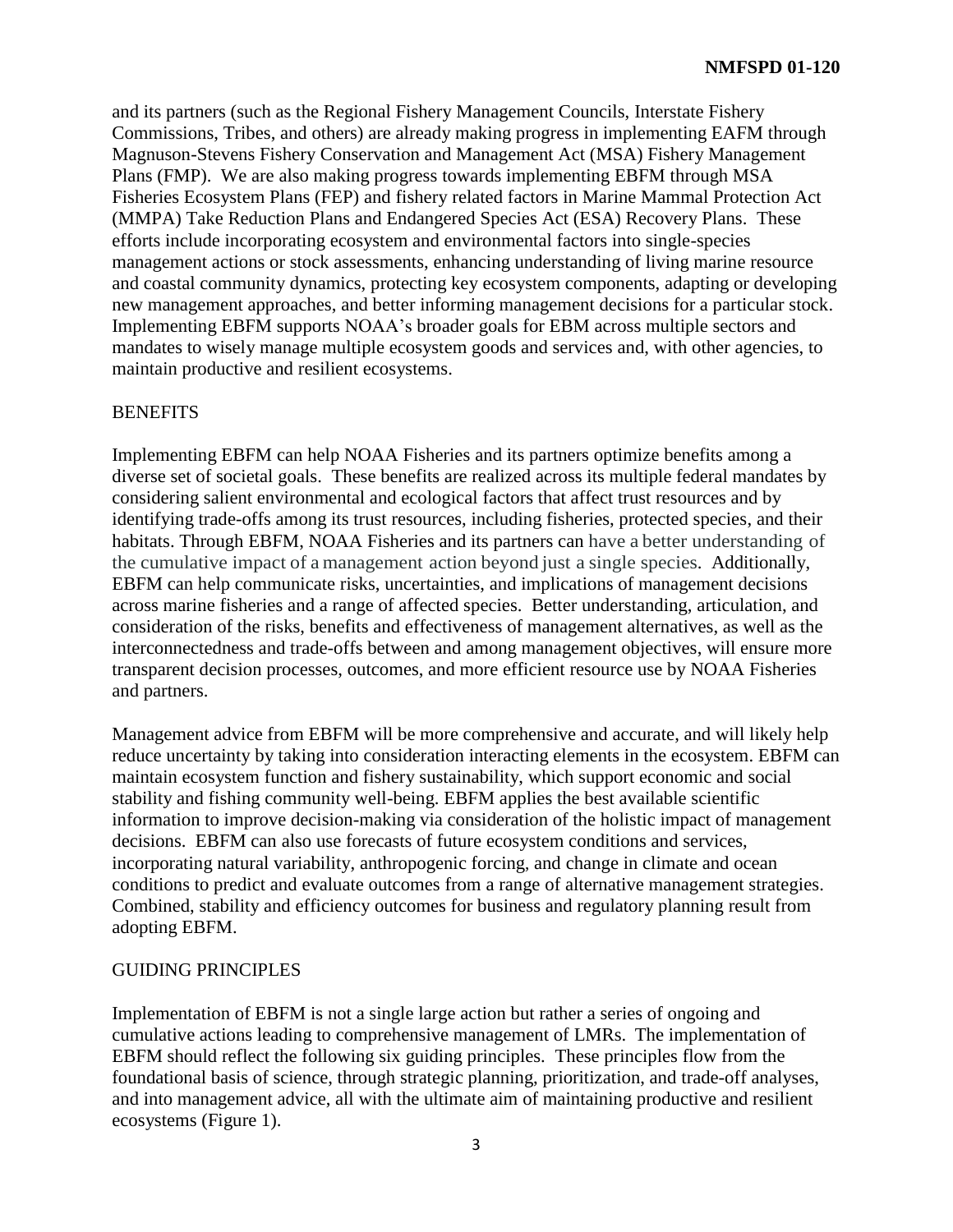

Figure 1. Illustration of the interconnected and interdependent nature of the major EBFM guiding principles.

To successfully implement its policy supporting increased implementation of EBFM, NOAA Fisheries will, to the extent practical:

### **1) Implement ecosystem-level planning**

NOAA Fisheries supports the use of Fishery Ecosystem Plans (FEPs) or similar documents to describe and integrate ecosystem goals, objectives, and priorities for fisheries and ecosystem research, conservation, and management across multiple fisheries within an ecosystem. This includes:

- Facilitate continued participation of external federal, state (including territories), council, commission, tribal, industry, and other non-governmental partners in the EBFM process
- Support and provide guidance or assistance to execute FEPs that are used as umbrella strategic planning documents to guide coordination and trade-off evaluation among FMPs, related documents, and other ecosystem components.

### **2) Advance our understanding of ecosystem processes**

NOAA Fisheries shall work to better understand the broader suite of ecosystem processes, drivers, threats, status and trends of the nation's marine ecosystems to inform all levels of management advice, including:

- Conduct science to understand ecosystems
- Provide Ecosystem Status Reports for each Large Marine Ecosystem

### **3) Prioritize vulnerabilities and risks to ecosystems and their components**

NOAA Fisheries should evaluate and address the individual and cumulative drivers for the physical, chemical, biological, social, and economic components of marine ecosystems. This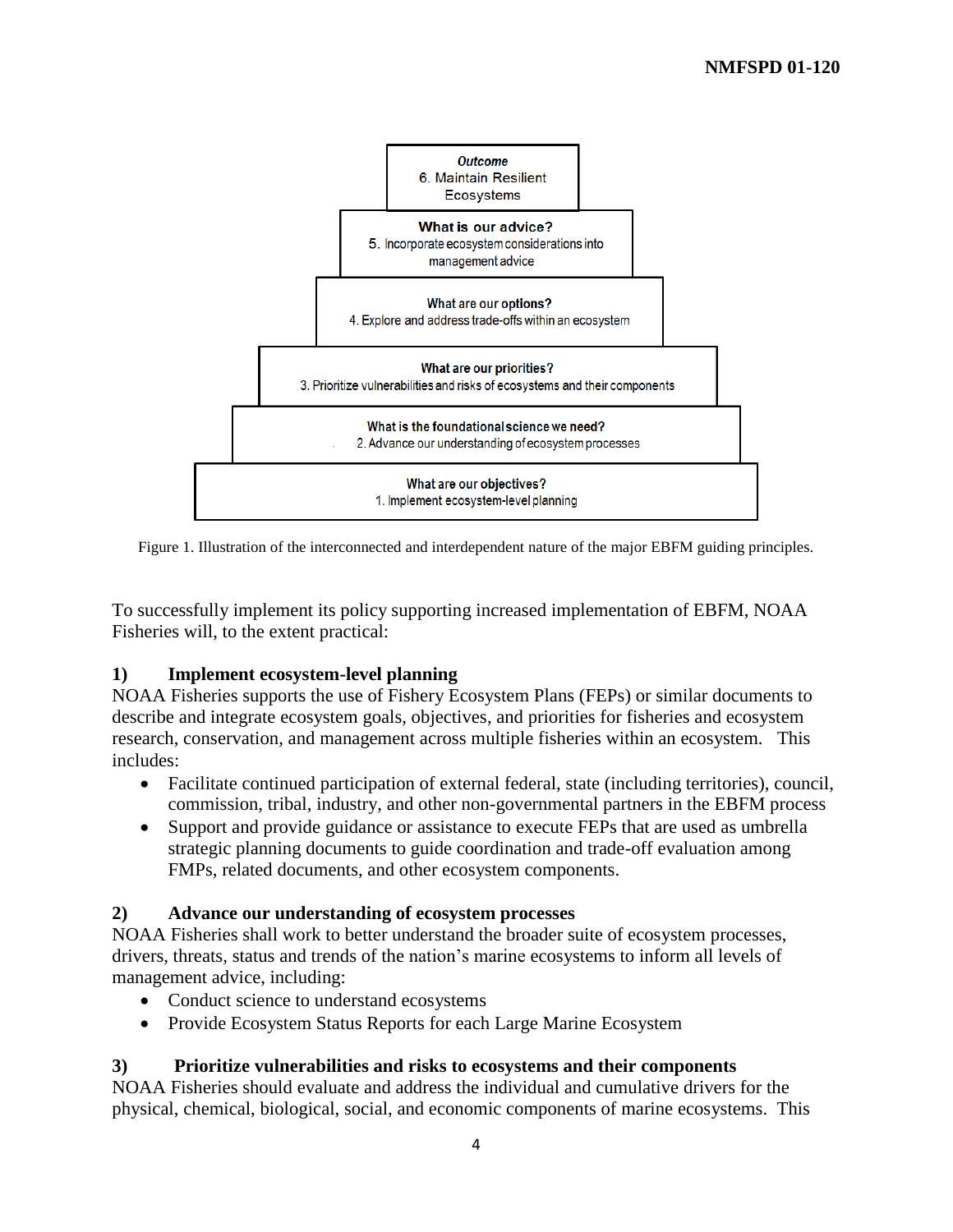should take into account the comprehensive and systematic risk, vulnerability, and susceptibility of LMRs and ecosystems, including:

- Identify the ecosystem-level, cumulative risk (across living marine resources, habitats, ecosystem functions and associated fisheries communities) in each region and the relative vulnerability to human and natural pressures
- Identify the individual and cumulative pressures that pose the most risk to those vulnerable resources and dependent communities

# **4) Explore and address trade-offs with-in an ecosystem**

In close cooperation with its partners, NOAA Fisheries supports the consideration of and efforts to take into account various trade-offs when considering the cumulative effects of decisionmaking processes on the ecosystem, including:

- Analyze trade-offs to optimize total benefits from all fisheries within each ecosystem or jurisdiction; by taking into account regional socio-economic considerations and ecosystem-specific policy goals and objectives (e.g., MSA, MMPA, ESA, National Aquaculture Act, etc.) that may apply
- Develop management strategy evaluation capabilities to better conduct ecosystemlevel analyses that provide ecosystem-wide management advice

## **5) Incorporate ecosystem considerations into management advice**

NOAA Fisheries recognizes the value of placing its resource management efforts into a broader ecosystem context. LMR management should consider best available ecosystem science in decision-making processes (within our legal and policy frameworks), including:

- Develop and Monitor Ecosystem-Level Reference Points
- Incorporate Ecosystem Considerations (as determined from the risk analysis under item 3 above and as feasible, inclusive of those factors noted under item 2) into Appropriate LMR Assessments, Control Rules, and Management Decisions
- Provide Integrated Advice for other Management Considerations, particularly Applied Across Multiple Species within an Ecosystem

## **6) Maintain resilient ecosystems**

NOAA Fisheries recognizes that its mandates are intended to sustain resilient and productive LMR populations and habitats, to maintain overall ecosystem structure and function, and to support the contributions that fisheries make to the socio-economic resiliency of coastal human communities. EBFM needs to develop operating protocols to maintain resilient ecosystems. Actions in support of these mandates include:

- Evaluate ecosystem-level measures of resilience to maintain core ecosystem structure, biodiversity, production, energy flow, and functioning
- Evaluate coastal fishing community well-being

## LEGAL AUTHORITIES AND MANDATES

Multiple laws, executive orders, and policies authorize NOAA Fisheries to implement EBFM. This policy summarizes a subset of the authorities used by NOAA Fisheries and our partners to take actions that directly affect fisheries-associated ecosystems' structure and function. This policy also recognizes other NOAA Fisheries authorities and responsibilities and those of other federal natural resource management agencies, Regional Fishery Management Councils,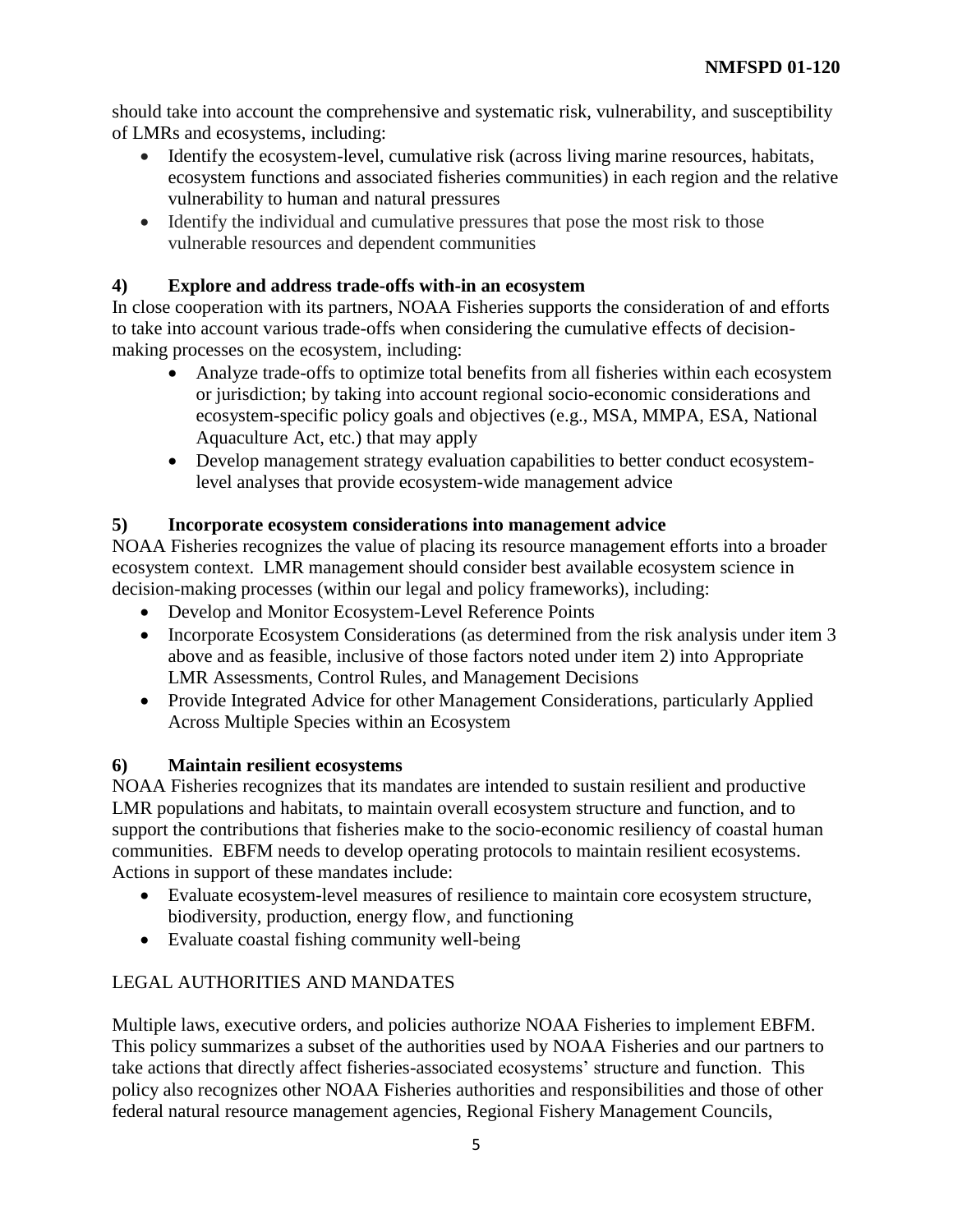interstate marine fisheries commissions, states, tribes, and advisory bodies. A systematic and coordinated approach must be taken to fully execute our authorities within and across all authorities to effectively implement EBFM.

The **Magnuson-Stevens Fishery Conservation and Management Act** (MSA), 16 U.S.C. §§ 1801 *et seq*.) authorizes federal fishery management within the U.S. exclusive economic zone by Regional Fishery Management Councils (Councils) and NOAA Fisheries. As described below, the MSA has provisions related to: 1) integrating ecosystem considerations into fishery conservation and management actions, 2) minimizing the impacts of fishing on ecosystem components, and 3) conserving important ecosystem components from non-fishing threats. The MSA also authorizes NOAA Fisheries to provide technical advice and assistance to the Councils to develop and design regional EBFM programs (16 U.S.C. § 1882). The MSA's National Standards (16 U.S.C. § 1851) provide overarching requirements for conservation and management measures, including EBFM-supporting measures that shall prevent overfishing, while achieving optimum yield; be based on the best scientific information available; to the extent practicable, manage interrelated stocks as a unit or in close coordination; take into account the importance of fishery resources to fishing communities; and to the extent practicable, minimize bycatch and bycatch mortality. The MSA also stipulates that FMPs must identify and describe EFH, minimize to the extent practicable adverse effects from fishing on EFH and its ability to support fishery ecosystems, and identify other actions to encourage conservation and enhancement of EFH (16 U.S.C. § 1853(a)(7)). In addition, the Act requires rebuilding of overfished fish stocks (16 U.S.C. § 1854) and, as noted above, requires that FMPs be consistent with the National Standards. The Act provides authority for FMPs to include measures to protect deep sea corals and to conserve target and non-target species and habitats (16 U.S.C. § 1853(b)(2), (12)).

The **Marine Mammal Protection Act** (MMPA) protects all marine mammals. NOAA Fisheries manages cetaceans (whales, porpoises, and dolphins) and pinnipeds (seals and sea lions) under the Act, while the U.S. Fish and Wildlife Service (USFWS) manages walruses, polar bears, manatees, sea otters, and dugongs, with support from NOAA Fisheries. The primary objective of the MMPA specifies that marine mammals should not be allowed to diminish beyond the point at which they cease to be a significant functioning element in the ecosystem of which they are a part (16 U.S.C. § 1361). The MMPA further notes that marine mammals are resources of great international aesthetic, recreational, and economic significance. As such, the primary objective of their management should be to maintain the health and stability of the marine ecosystem and to obtain an optimum sustainable population, commensurate with the carrying capacity of the habitat. In furtherance of this objective, the MMPA prohibits the "taking" or importing of marine mammals except in certain limited circumstances (16 U.S.C. § 1371). Among other provisions, the MMPA requires NOAA Fisheries to prepare assessments of marine mammal populations (16 U.S.C. § 1386) and includes a framework for reducing the incidental mortality and serious injury of marine mammals during the course of commercial fishing operations (16 U.S.C. § 1387). The MMPA allows for intentional lethal taking of individually identifiable pinnipeds that are having a significant negative impact on the decline or recovery of salmonid stocks, including those listed as threatened or endangered under the Endangered Species Act (16 U.S.C. § 1389).

The **Endangered Species Act** (ESA, 16 U.S.C. §§ 1531-1543) provides for the conservation of threatened and endangered species and their ecosystems. The listing of a species as endangered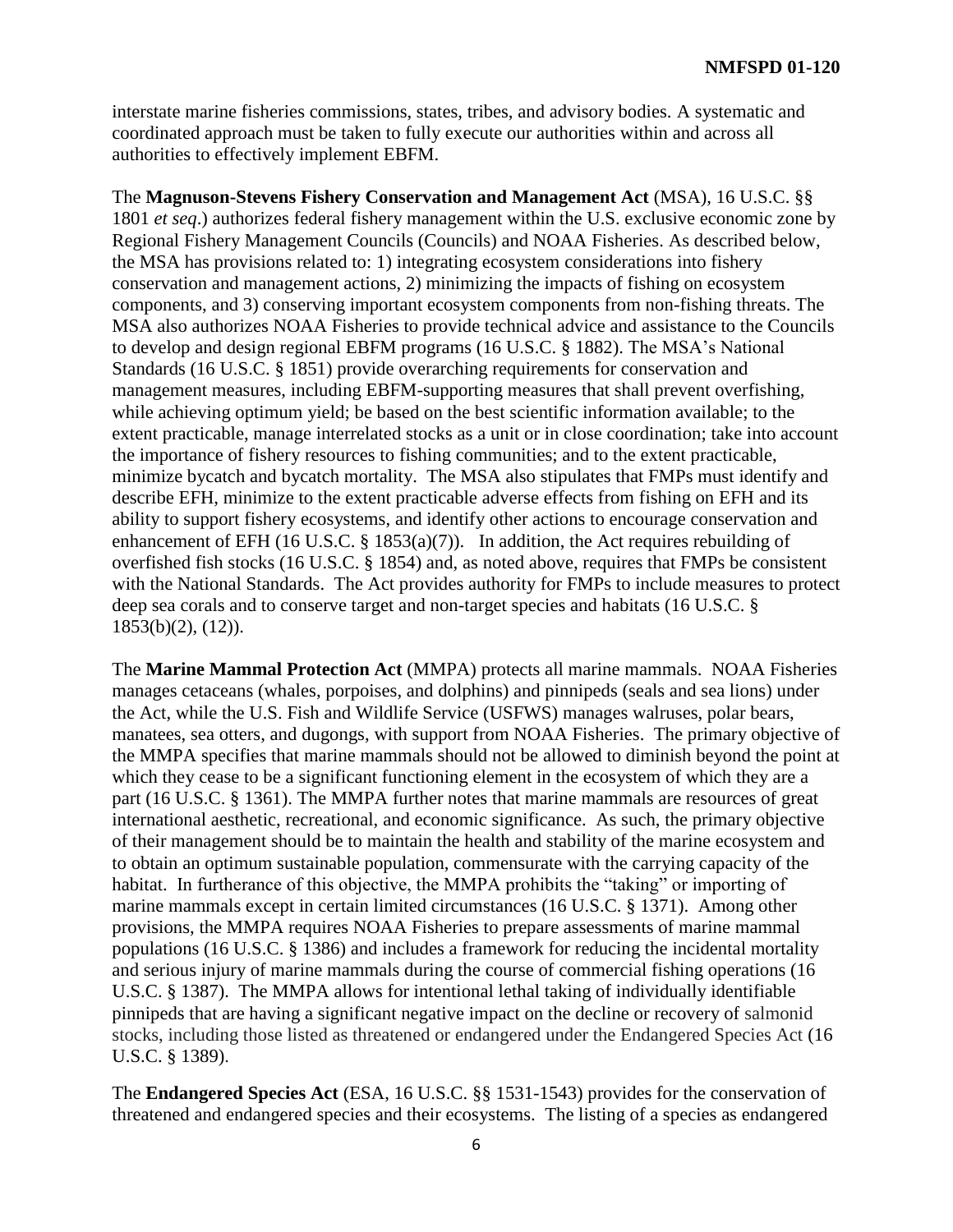makes it illegal to "take" (harass, harm, pursue, hunt, shoot, wound, kill, trap, capture, collect, or attempt to do these things) that species. Similar prohibitions usually also extend to threatened species. It is meant to provide "a means whereby the ecosystems upon which endangered species and threatened species depend may be conserved..." and directs NOAA Fisheries and the USFWS to designate "critical habitat," for instance, by identifying areas that contain physical or biological features essential for the conservation of the species. Federal agencies are directed under ESA section 7 to utilize their authorities to carry out programs for the conservation of threatened and endangered species. Federal agencies must also consult with NOAA Fisheries on activities that may affect a listed species (e.g., federal commercial fisheries).

Under the **National Aquaculture Act** (NAA; 16 U.S.C. §§ 2801-2810), NOAA Fisheries is directed to support the development of the U.S. marine aquaculture industry, an increasingly important economic component of marine ecosystems, and use of aquaculture to enhance and restore species for commercial, recreational and restoration purposes. In addition, aquaculture in federal waters is regulated under MSA in the Gulf of Mexico, and is under consideration by other Councils. The **Fish and Wildlife Coordination Act** ([16 U.S.C. 661-667e](http://www.access.gpo.gov/uscode/title16/chapter5a_subchapteri_.html)) authorizes the Secretaries of Agriculture and Commerce to provide assistance to and cooperate with Federal and State agencies to protect, rear, stock, and increase the supply of game animals.

Under the **Coral Reef Conservation Act** (CRCA; 16 U.S.C. §6401), NOAA Fisheries maps, monitors, assesses, restores, and conducts scientific research to benefit the understanding, sustainable use, and long-term conservation of coral reef ecosystems and cooperatively conserves and manages coral reef ecosystems with local, regional, and international programs and partners. Under the **Federal Power Act** (FPA; 16 U.S.C § 811), NOAA Fisheries has the authority to prescribe safe, timely, and effective fish passage at federal hydropower projects to ensure access to upstream and downstream spawning grounds and other habitats. Several sections in the NAA, CRCA, and FPA address ecosystem issues, including sections 2803 of the NAA; sections 203, 204, and 207 of the CRCA; and sections 10j, 18, and 30 of the FPA (16 U.S.C. §§ 803(j), 811, 823a).

The **National Environmental Policy Act** (NEPA) of 1969 (42 U.S.C. §§ 4321 *et seq*.) is a procedural statute that seeks to encourage productive and enjoyable harmony between man and his environment, promote efforts to prevent or eliminate damage to the environment, and enrich understanding of ecological systems and natural resources important to the Nation (42 U.S.C. § 4321). Pursuant to NEPA and its implementing regulations (40 C.F.R. §§ 1501 *et seq.*), NOAA Fisheries prepares environmental impact statements (EIS) for major federal actions significantly affecting the quality of the human environment (42 U.S.C. § 4332), and in other instances, prepares environmental assessments (EA). Through an EIS or EA, NOAA Fisheries analyzes the ecological, economic, and social effects of proposed actions and alternatives to the proposed actions, and emphasizes cumulative impacts of actions on LMRs and their habitats, connections, and ecosystems. NOAA Fisheries also evaluates the environmental effects of federal actions on fishery resources through the MSA, ESA, and **Fish and Wildlife Coordination Act** (FWCA; 16 U.S.C §661 *et seq.*). Under the FWCA, NOAA Fisheries evaluates impacts of proposed activities to fish species and their habitats that fall outside the scope of the MSA (including many forage species that serve as prey for federally managed fisheries), and provides comments to other federal agencies to reduce environmental impacts.